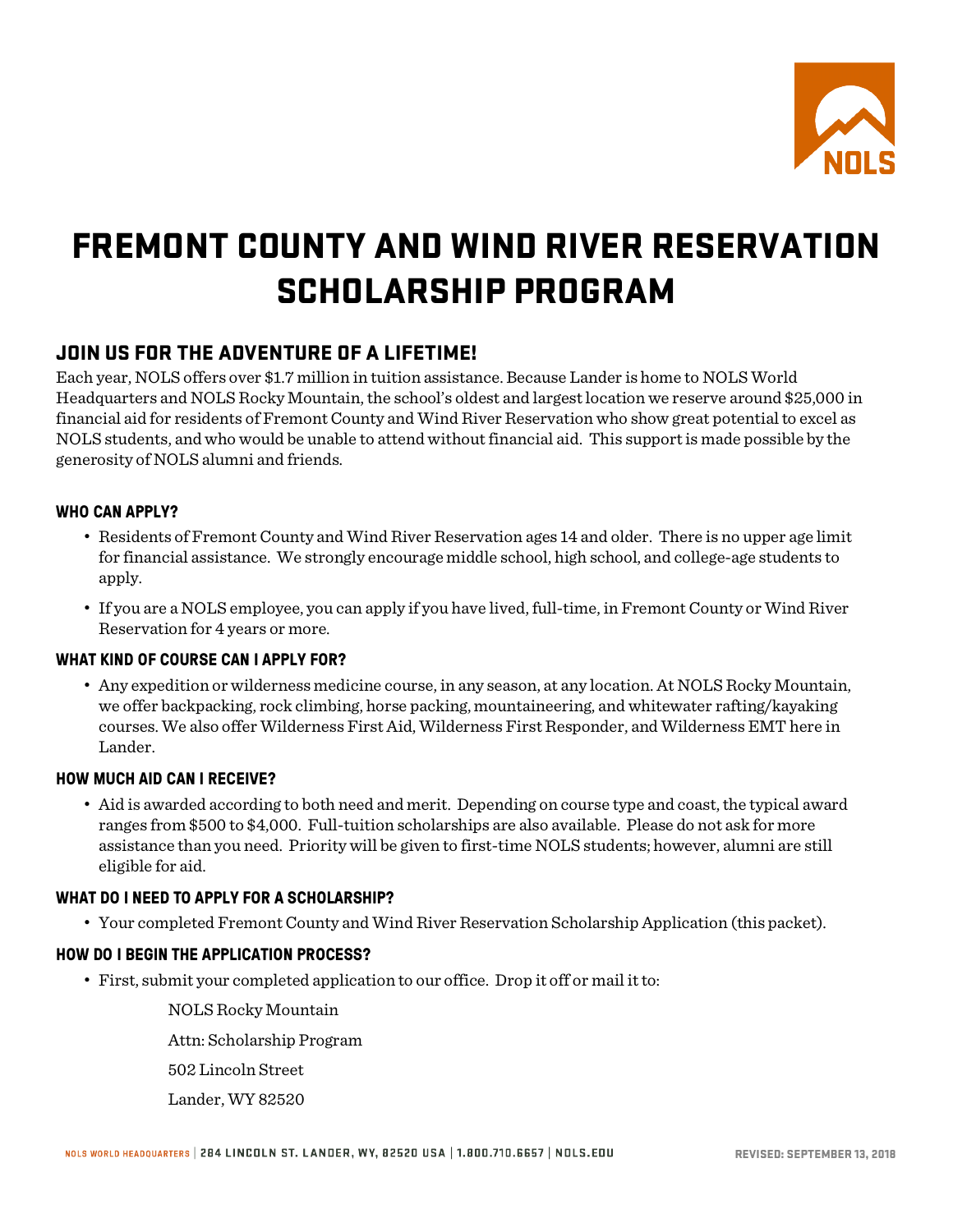#### **WHEN IS THE APPLICATION DEADLINE?**

• There is no set deadline. Awards are made on a rolling basis, and we will accept applications until funds have been given out. Our fiscal year begins on September 1. This is when we begin to hand out scholarship money.

#### **WHERE CAN I SEE A LIST OF ALL NOLS COURSE OFFERINGS?**

• For a complete listing, visit **www.nols.edu** 

#### **WHOM SHOULD I CONTACT IF I HAVE MORE QUESTIONS?**

- You can call or email Clair Smith, Special Projects Coordinator at NOLS Rocky Mountain
- (307) 332-1438 or clair\_smith@nols.edu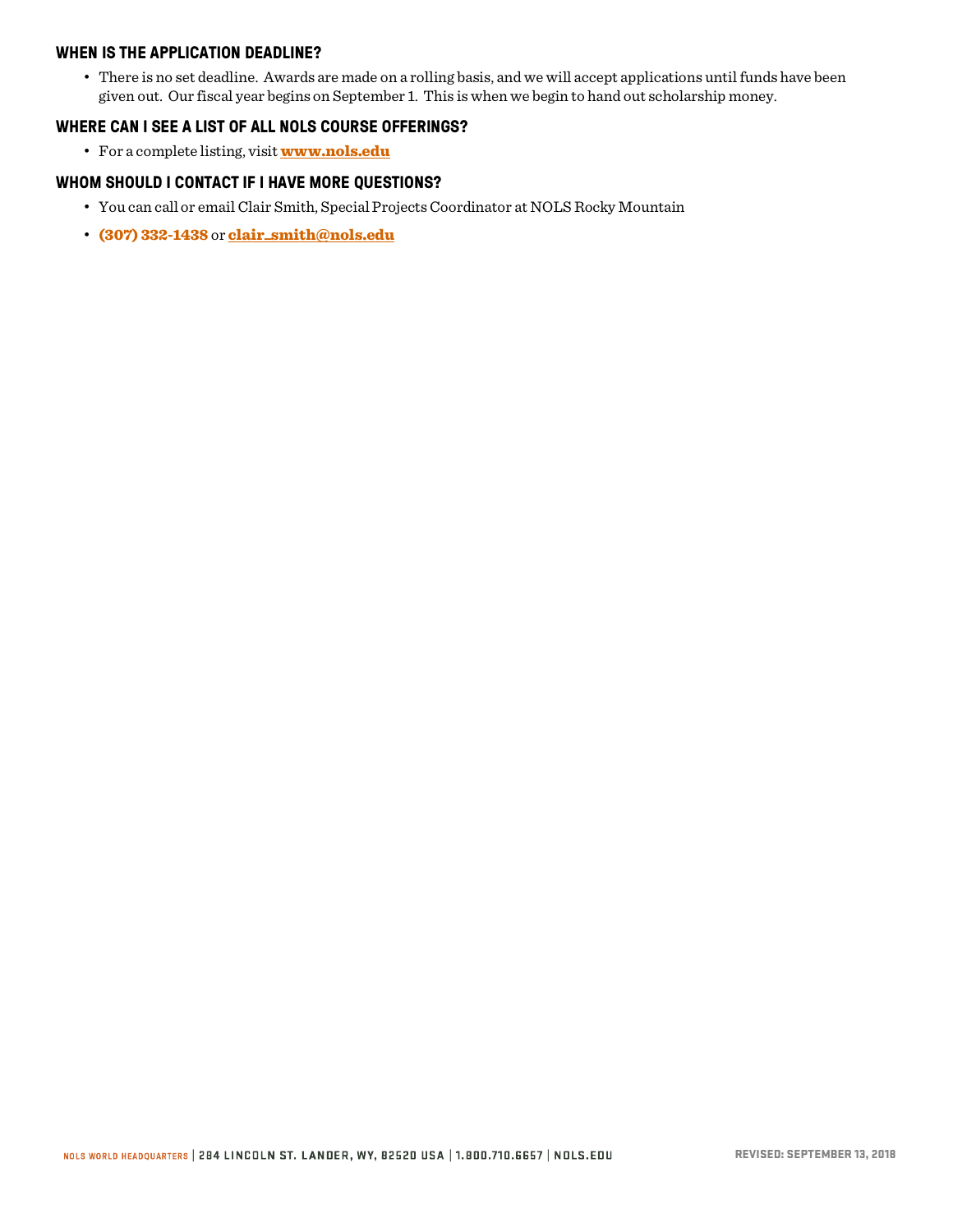

### NOLS COURSE APPLICATION

**Application Fee Waived for Scholarship Applicants**

| Last                                            | First                                                                                                                                                                                                                              |      | Middle            | Preferred       |      |
|-------------------------------------------------|------------------------------------------------------------------------------------------------------------------------------------------------------------------------------------------------------------------------------------|------|-------------------|-----------------|------|
| Gender: _________________________               |                                                                                                                                                                                                                                    |      |                   |                 |      |
| Birthday: _____________________(month/day/year) |                                                                                                                                                                                                                                    |      |                   |                 |      |
|                                                 |                                                                                                                                                                                                                                    |      |                   |                 |      |
|                                                 |                                                                                                                                                                                                                                    |      |                   |                 |      |
|                                                 | Street (include apt, box, etc.)                                                                                                                                                                                                    | City | State             | Zip/Postal Code |      |
|                                                 |                                                                                                                                                                                                                                    |      | (circle one) cell | home            | work |
|                                                 |                                                                                                                                                                                                                                    |      |                   |                 |      |
| <b>NOLS COURSE YOU WOULD LIKE TO TAKE</b>       |                                                                                                                                                                                                                                    |      |                   |                 |      |
|                                                 |                                                                                                                                                                                                                                    |      |                   |                 |      |
|                                                 |                                                                                                                                                                                                                                    |      |                   |                 |      |
| NOLS Admissions Office.                         | I have read, understand, accept, and agree to abide by the Admission Policies set forth on the NOLS website. I<br>understand that I am not accepted on my course until all enrollment forms have been received and approved by the |      |                   |                 |      |
|                                                 |                                                                                                                                                                                                                                    |      |                   |                 |      |
|                                                 | Signature of Parent or Guardian is also required, to reflect agreement, if applicant is under 18 years of age:                                                                                                                     |      |                   |                 |      |
|                                                 | <u> 1980 - Andrea Brand, Amerikaansk politiker (</u> † 1908)                                                                                                                                                                       |      |                   |                 |      |
| clair_smith@nols.edu                            | Please scan and e-mail your NOLS application to the Special Projects Coordinator at NOLS Rocky Mountain:                                                                                                                           |      |                   |                 |      |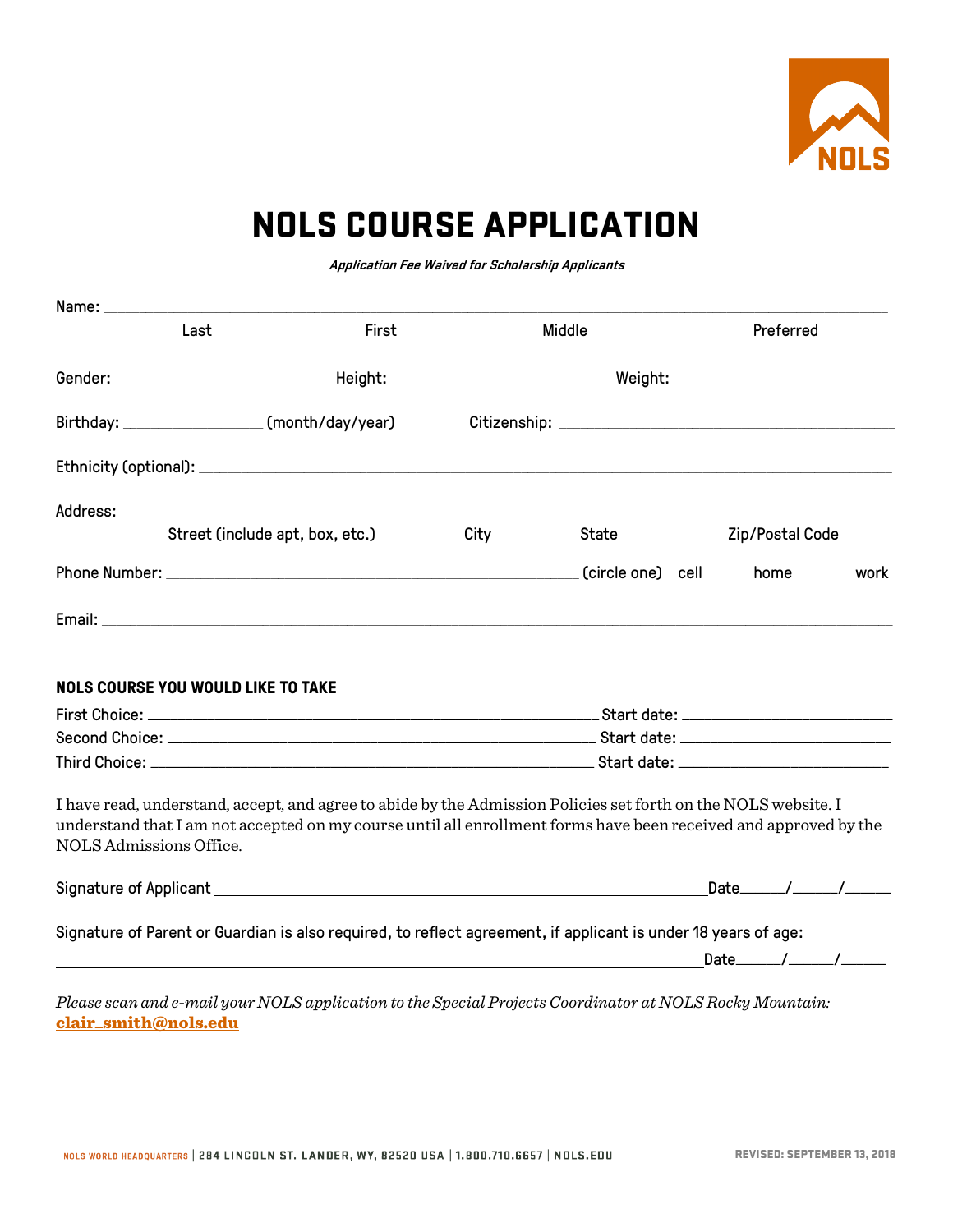

### SCHOLARSHIP APPLICATION

|     | Name: _______                      |                                                                                                                                                         |        |                                                                                                                                                                                                                                         |
|-----|------------------------------------|---------------------------------------------------------------------------------------------------------------------------------------------------------|--------|-----------------------------------------------------------------------------------------------------------------------------------------------------------------------------------------------------------------------------------------|
|     | Last                               | First                                                                                                                                                   | Middle | Preferred                                                                                                                                                                                                                               |
|     |                                    |                                                                                                                                                         |        | Have you participated in a NOLS course before? If so, please give course and date: ___________________________                                                                                                                          |
|     |                                    |                                                                                                                                                         |        |                                                                                                                                                                                                                                         |
|     |                                    |                                                                                                                                                         |        | If so, how many years have you lived full-time in Fremont Co/Wind River Reservation?                                                                                                                                                    |
|     | 1. Determination of status:        |                                                                                                                                                         |        |                                                                                                                                                                                                                                         |
| (a) | education, etc.) in the past year? | Did your parents/guardians provide 50 percent or more of your support (food, clothing, housing,<br>[ ] YES, they provided ______ percent of my support. |        |                                                                                                                                                                                                                                         |
|     |                                    | [ ] NO, they provided ______ percent of my support.                                                                                                     |        |                                                                                                                                                                                                                                         |
| (b) | [ ] Yes<br>[ ] No                  | Did your parents/guardians claim you as a <b>dependent</b> on their last income tax return?                                                             |        |                                                                                                                                                                                                                                         |
|     |                                    | Information portion of the application (questions 12-18).                                                                                               |        | Did you answer "Yes" to either of the above? If so, NOLS considers you a dependent. In addition to submitting your<br>financial information (questions 2-10), your parents or guardians must complete the Parents'/Guardians' Financial |
|     | only questions 2-10.               |                                                                                                                                                         |        | If you answer "No" to (a) and (b) above, NOLS considers you to be <b>independent</b> for scholarship purposes; complete                                                                                                                 |
|     |                                    | 2. Did you file a U.S. income tax return last year? [ ] Yes [ ] No                                                                                      |        |                                                                                                                                                                                                                                         |
|     |                                    |                                                                                                                                                         |        | If so, using your 1040 Tax Form, what was your adjusted gross income last year?                                                                                                                                                         |
|     |                                    |                                                                                                                                                         |        |                                                                                                                                                                                                                                         |
|     |                                    | If you live with your parents/guardians or if you do not pay for housing, please enter 0                                                                |        |                                                                                                                                                                                                                                         |
|     |                                    |                                                                                                                                                         |        |                                                                                                                                                                                                                                         |
|     |                                    |                                                                                                                                                         |        | 5. How much do you have in liabilities, such as loans or credit card debt? ___________________________________                                                                                                                          |
|     |                                    |                                                                                                                                                         |        | 6. How much do you have in other kinds of accounts, such as investments, stocks, and bonds? __________________                                                                                                                          |
|     |                                    |                                                                                                                                                         |        | 7. Do you have any funds coming from other sources (ex. AmeriCorps, VA Benefits, or a relative)? _____________                                                                                                                          |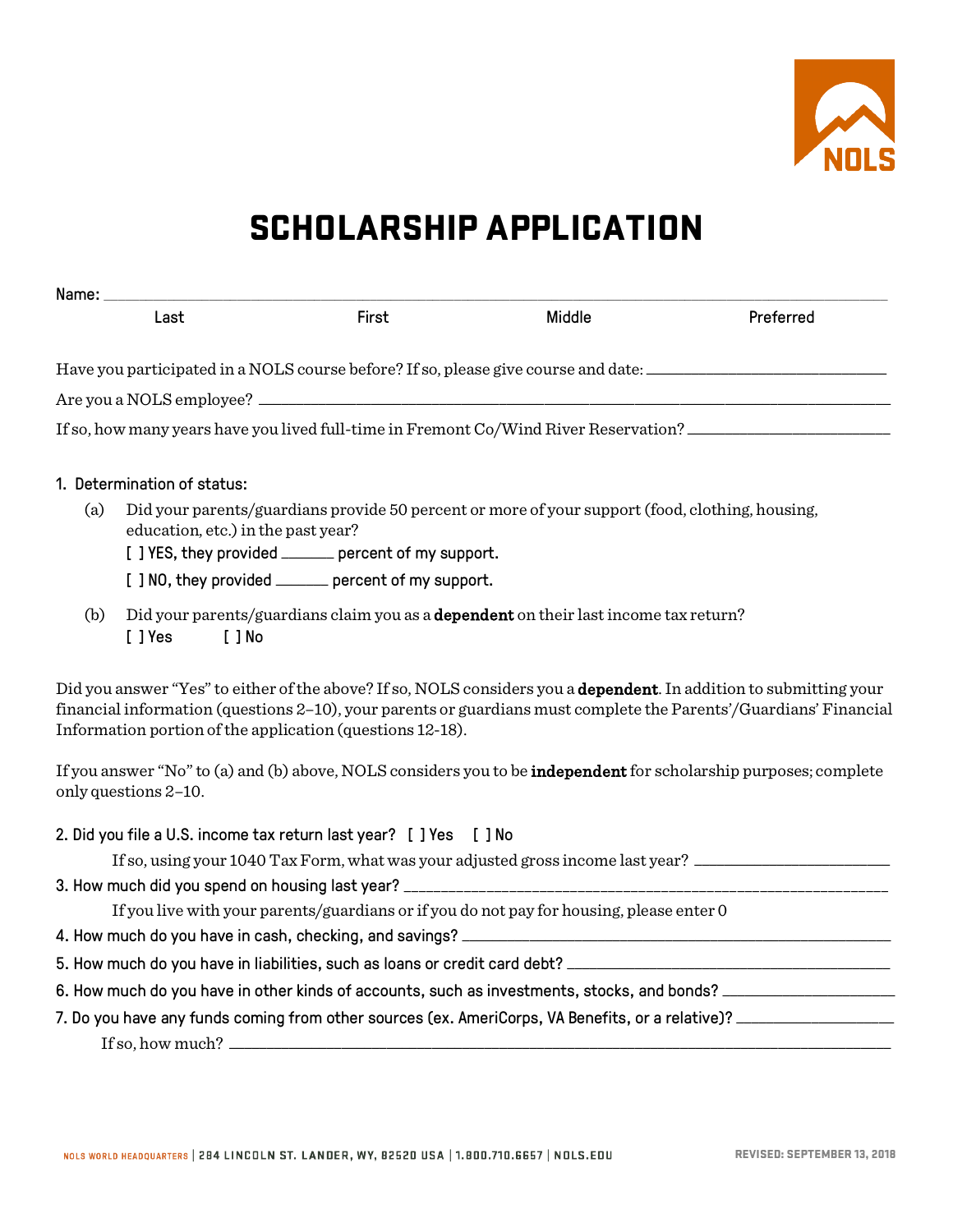| 8. Estimate of need                                              |                                                                                                                   |
|------------------------------------------------------------------|-------------------------------------------------------------------------------------------------------------------|
|                                                                  |                                                                                                                   |
|                                                                  |                                                                                                                   |
|                                                                  |                                                                                                                   |
|                                                                  | = \$___________________________Estimated need (scholarship request)                                               |
| 9. Education                                                     |                                                                                                                   |
|                                                                  | During the last year, have you been enrolled in college, university, or a private school?                         |
|                                                                  | $[ ]$ No                                                                                                          |
|                                                                  | If "Yes," have you received any financial aid for your education in the past year?                                |
| [ ] Yes<br>$[$ $]$ No                                            |                                                                                                                   |
|                                                                  |                                                                                                                   |
| 10. Additional Financial Information (optional)                  |                                                                                                                   |
|                                                                  | Please describe any unusual expenses, or special or changing circumstances, that affect your financial situation. |
|                                                                  |                                                                                                                   |
|                                                                  |                                                                                                                   |
|                                                                  |                                                                                                                   |
|                                                                  |                                                                                                                   |
|                                                                  |                                                                                                                   |
|                                                                  |                                                                                                                   |
|                                                                  |                                                                                                                   |
|                                                                  |                                                                                                                   |
|                                                                  |                                                                                                                   |
| 11. Student Questionnaire (attach additional pages if necessary) |                                                                                                                   |
|                                                                  | Tell us a little bit about yourself! Describe an experience that has uniquely shaped your life.                   |
|                                                                  |                                                                                                                   |
|                                                                  |                                                                                                                   |
|                                                                  |                                                                                                                   |
|                                                                  |                                                                                                                   |
|                                                                  |                                                                                                                   |
|                                                                  |                                                                                                                   |
|                                                                  |                                                                                                                   |
|                                                                  |                                                                                                                   |
| Why do you want to take a NOLS course?                           |                                                                                                                   |
|                                                                  |                                                                                                                   |
|                                                                  |                                                                                                                   |
|                                                                  |                                                                                                                   |
|                                                                  |                                                                                                                   |

Describe any activities (teams, clubs, etc.) or leadership positions (school, church, etc.) that you're involved in.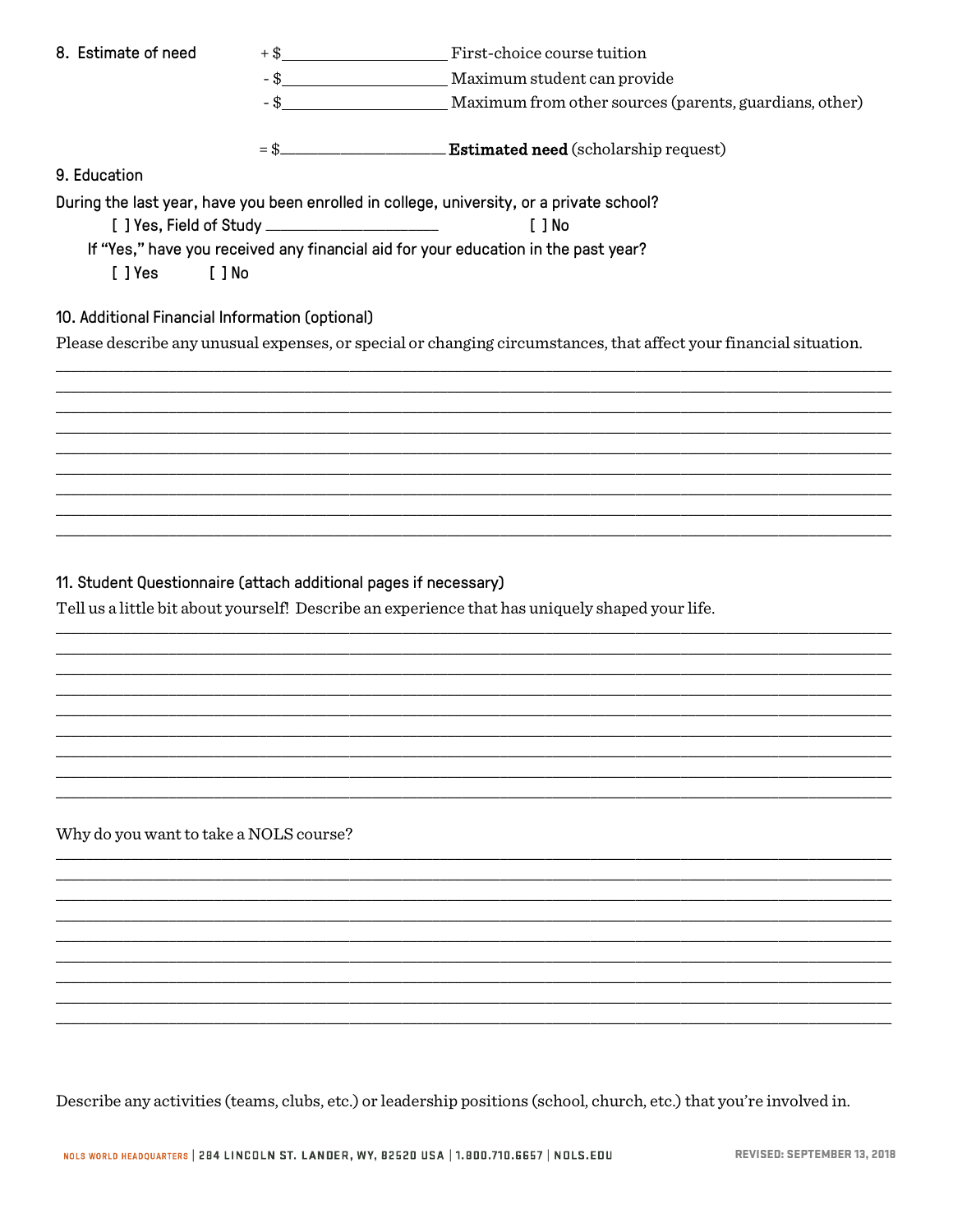How do you plan to use your NOLS education and training?

I understand that NOLS will be relying on the information provided above in consideration of granting me a scholarship. All the information provided by me is true and complete to the best of my knowledge.